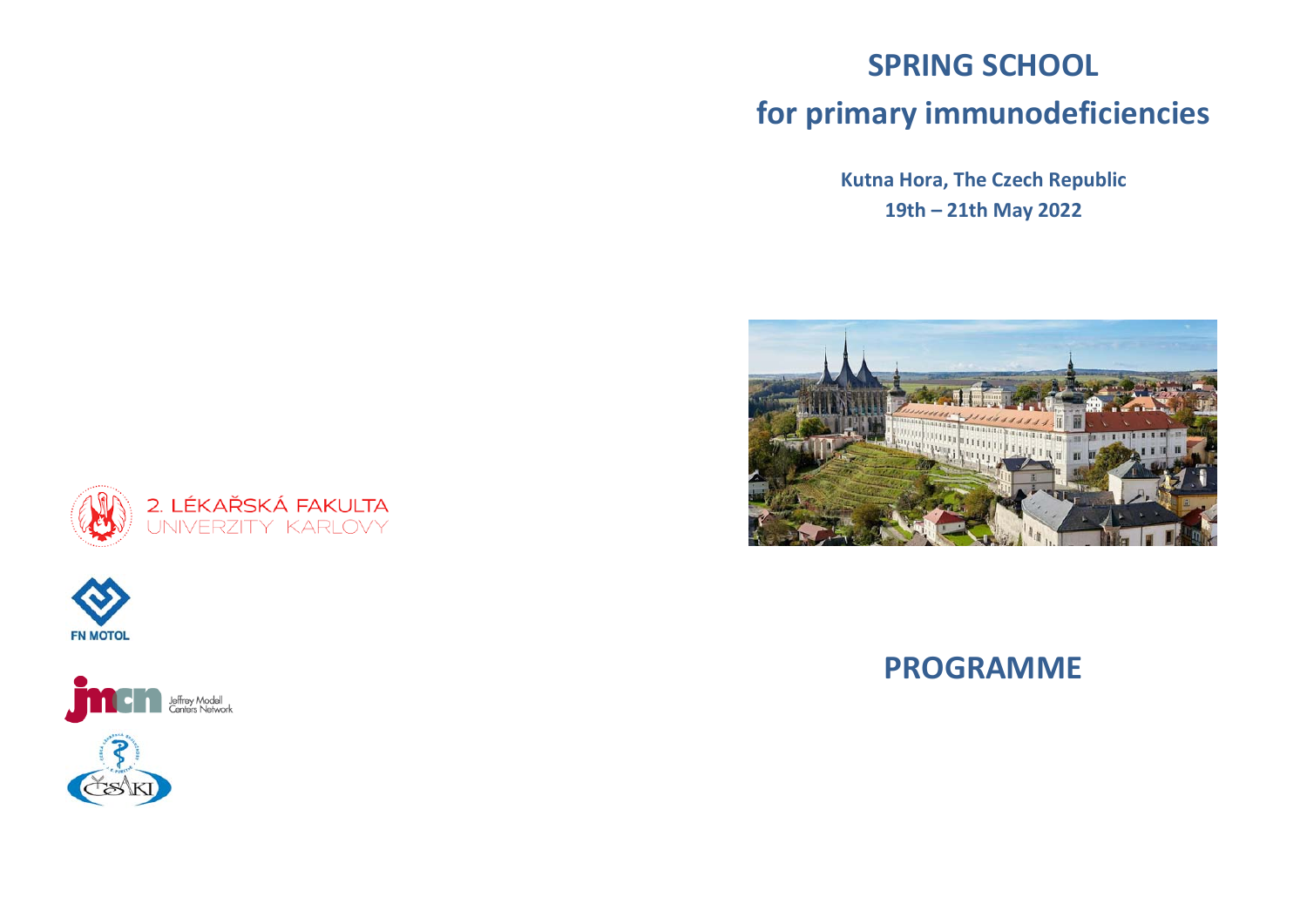# **Thursday 19th May**

| $15:00 - 17:15$ | Arrival, Accommodation - hotel "U Varhanare"<br>Barborska 578 / 11, Kutna Hora<br>www.uvarhanare.cz                                |
|-----------------|------------------------------------------------------------------------------------------------------------------------------------|
| $17:15 - 17:30$ | <b>Welcome and Introduction, Anna SEDIVA (Czech Republic)</b>                                                                      |
| $17:30 - 18:30$ | <b>Opening lecture</b><br>"Inborn Errors of Immunity as Trendsetters of Modern Medicine"<br><b>Fabian Hauck, MD, PhD (Germany)</b> |
| 19:00           | Welcome dinner in a traditional Bohemian restaurant "Dacicky"<br>www.dacicky.com                                                   |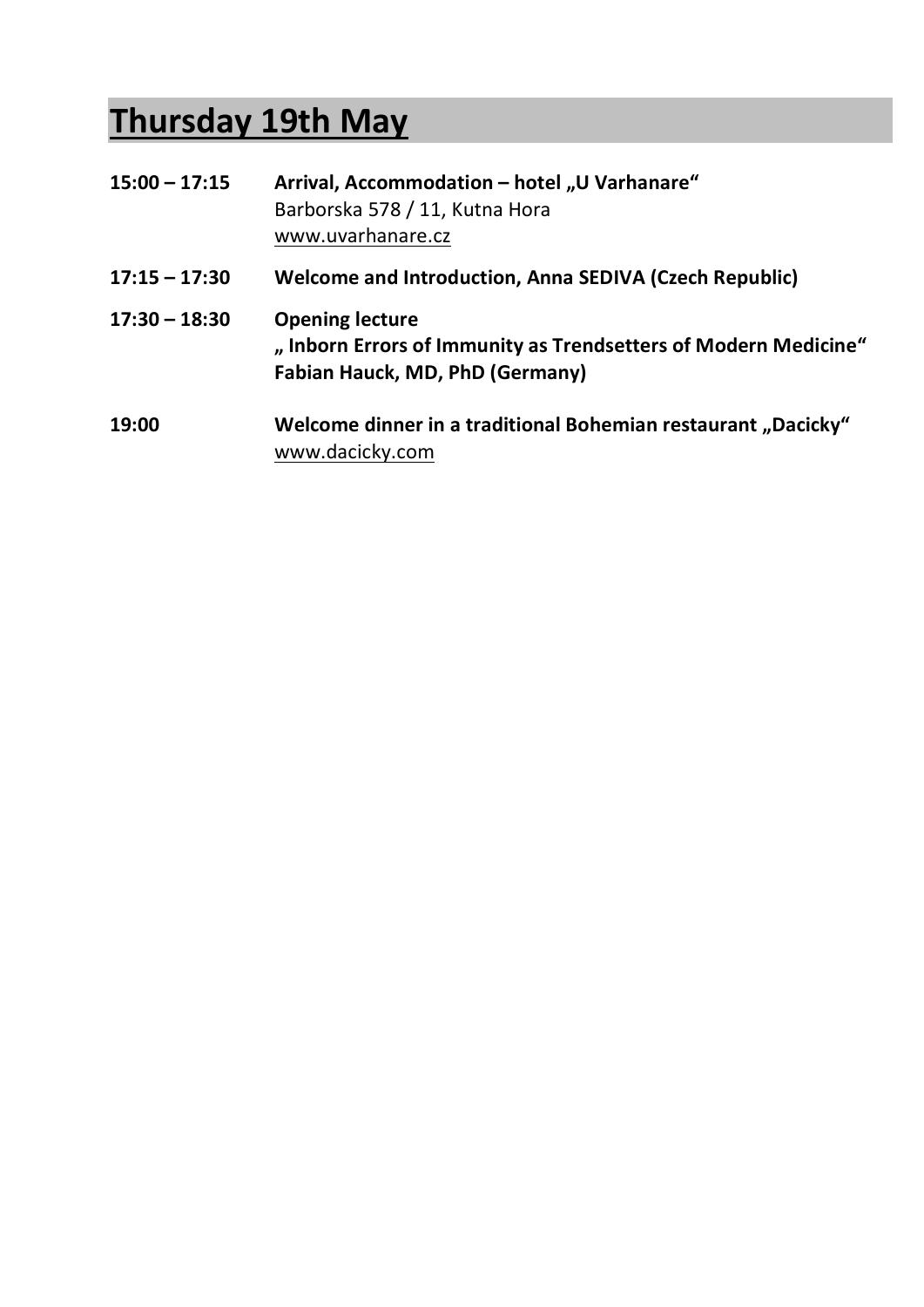## **Friday 20th May**

- **7:30 – 8:30 Breakfast** (at the place of accommodation)
- **8:30 – 9:10 Invited lecture " Autoimmune and autoinflammatory manifestations of IEI" Tadej Avcin (Slovenia)**

#### **9:10 – 10:50** Block I **T cell disorders chairs: D. Čubelič, T. Milota**

**Presentations of participants** (15-minute presentations and 5-minute discussions)

**"Newborn screening on severe combined immunodeficiency: breaking the bubble" Maartje Blom (Netherlands)**

**"A model of preferential pairing between epithelial and dendritic cells in thymic antigen transfer" Jiri Brezina (Czech Republic)**

**"T cell phenotyping towards risk stratification of CVID", Adam Klocperk (Czech Republic)**

**"ICL – a diagnostic and clinical challenge", Eva Hlavackova (Czech Republic)**

**"Augmented interferon signature and T cell diferentiation in 22q11.2 DS", Ondrej Vladyka (Czech Republic)**

**10:50 – 11:10 Coffee break**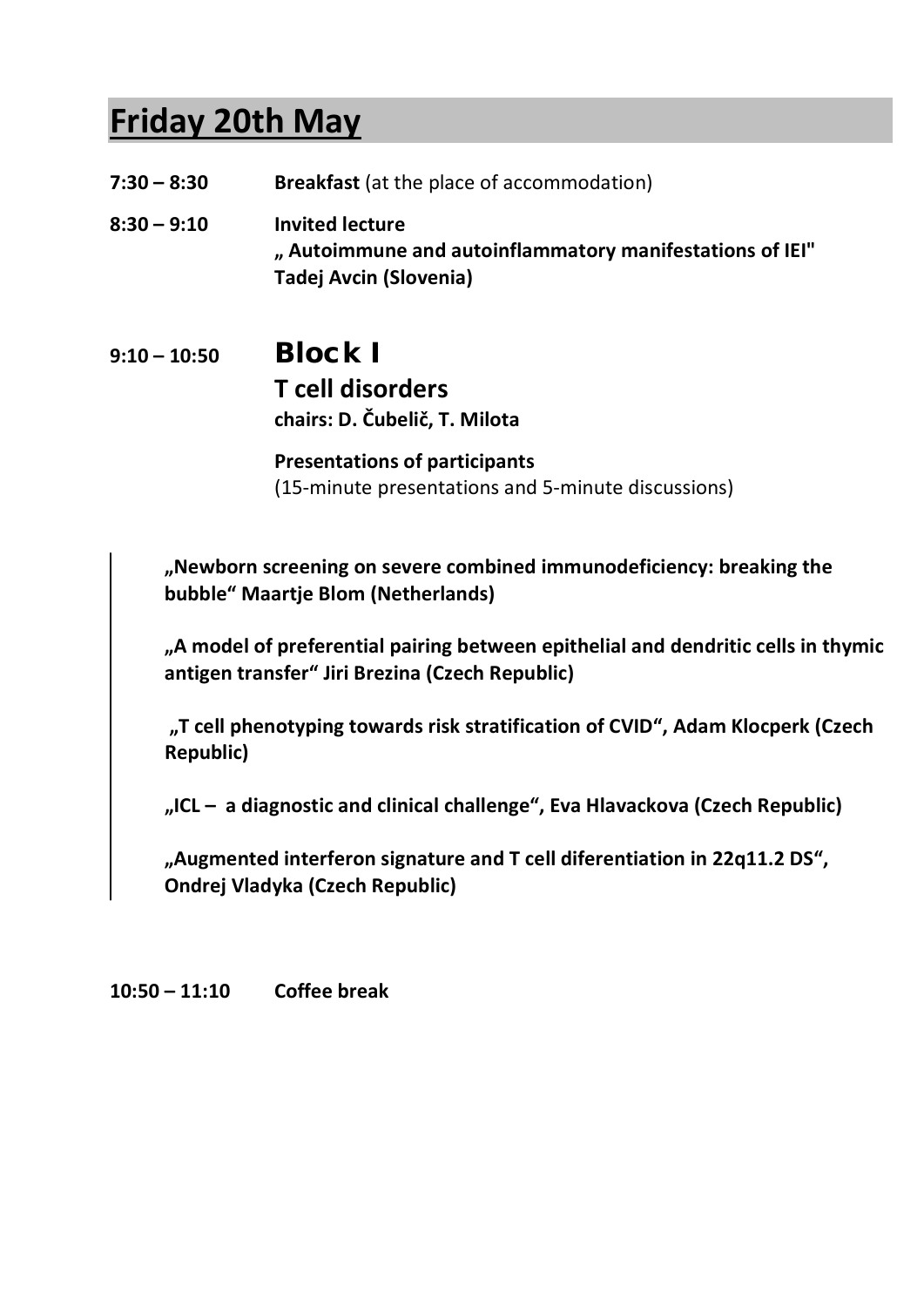## **11:10 – 12:50** Block II **Humoral immunodeficiencies chairs: M. Blom, A. Klocperk**

#### **Presentations of participants**

(15-minute presentations and 5-minute discussions)

**"Clinical outcomes, immunogenicity and safety of BNT162b2 vaccine in CVID patients",** 

**Tomas Milota (Czech Republic)**

**"Long term survival in a patient with common variable immunodeficiency after lung transplant: possiple role of a high-dose intravenous immunoglobulin protocol", Ana Paulina Moncayo Muñoz (Spain)**

**"Common variable immunodeficiency phenotype in two siblings with an interesting result of genetic testing", Adam Marcocsy (Slovak Republic)**

**"Treg cell markers in CD19 deficiency", Ismail Reisli (Turkey)**

**"Typical lessons from an atypical PID", Marketa Bloomfield (Czech Republic)**

- **12:50 – 14:00 Lunch**
- 13:30 14:10 **Invited lecture: "Viral specific T cell therapy in patients with IEI", Gasper Markelj (Slovenia)**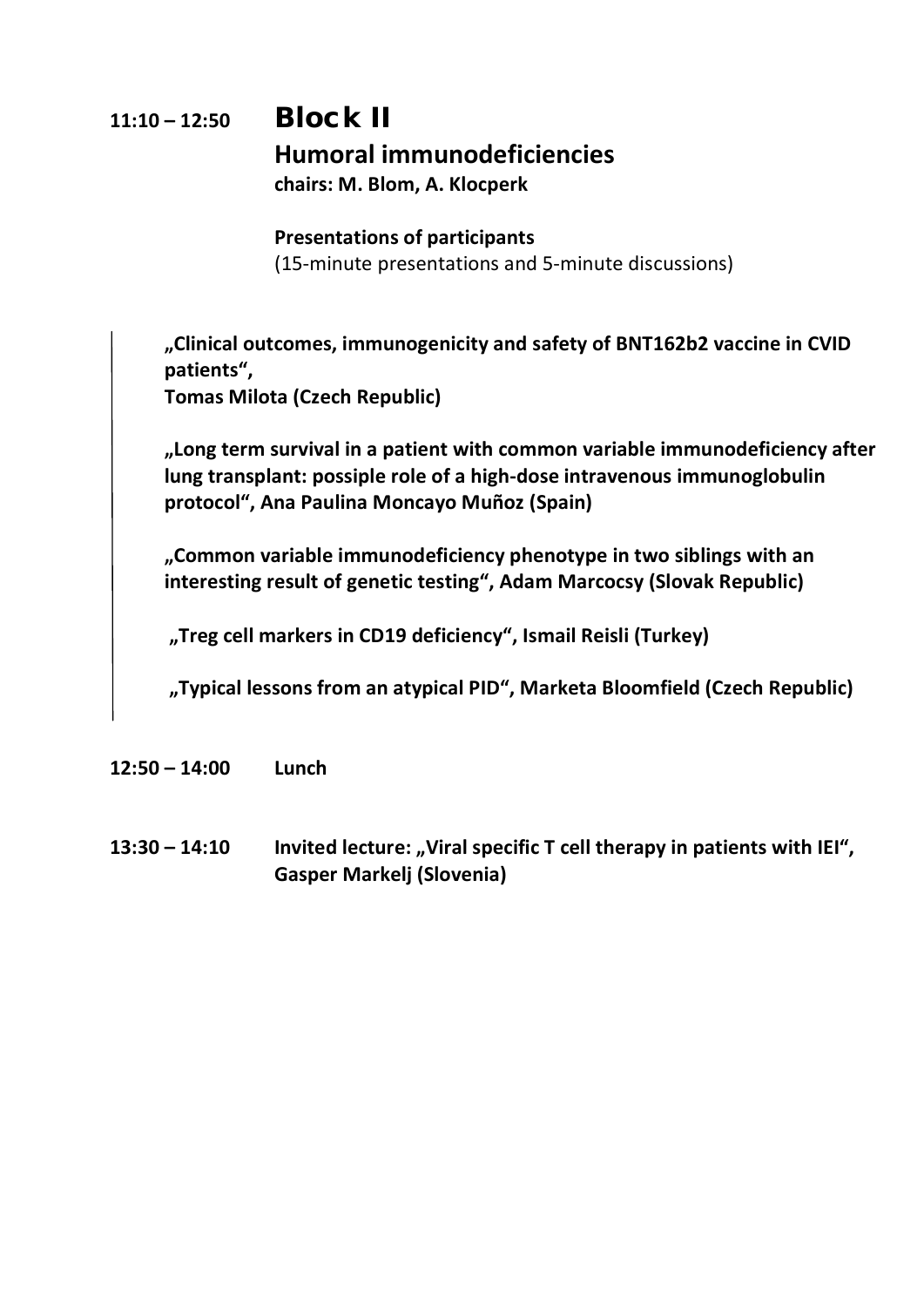#### **14:10-14:50** Block III **Innate immunity disorders chairs: E. Hlavackova, A. Marcocsy**

**Presentations of participants** (15-minute presentations and 5-minute discussions)

**"Clinical implications of the STAT1 GOF mutation in a 4-year-old girl" Małgorzata Skomska-Pawliszak (Poland)**

**"Deficiency of C8 and recurrent neisserial meningitis", Lukas Molnar (Slovak Republic)**

**14:50-15:10 Coffee break**

#### SOCIAL PROGRAMME

- **15:10 Čížek's Rock Geological Exhibition**
- **18:30 Dinner restaurant v Ruthardce www.v-ruthardce.cz**
- **21:00 Long Night of Museums Kutna Hora**